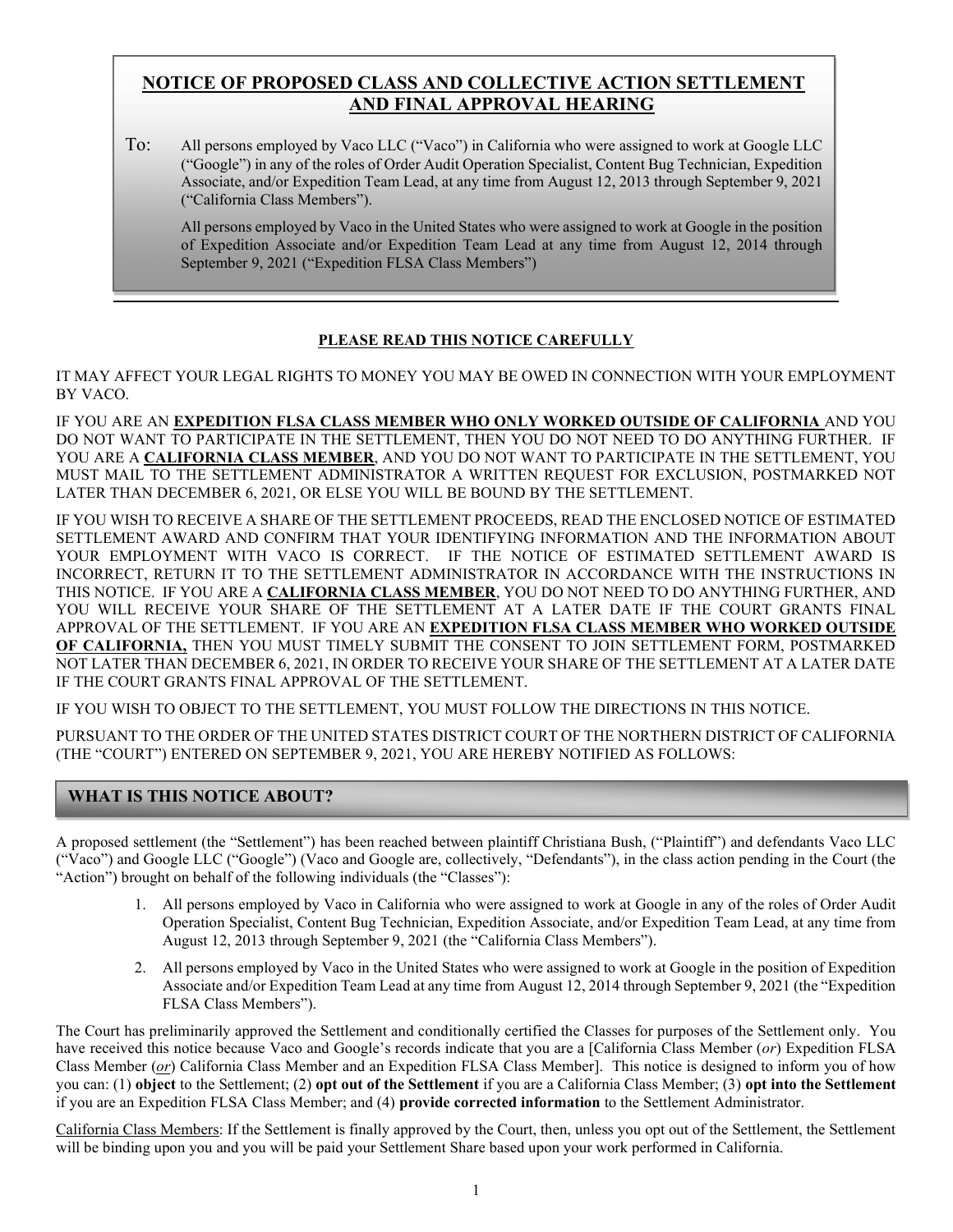Expedition FLSA Class Members Who Worked Outside of California: You must opt into the Settlement by filling out the "Consent to Join Settlement Form" enclosed with this Notice and timely submitting it to the Settlement Administrator in order to receive a Settlement Share and be bound by the Settlement with respect to the Expedition FLSA Class Members' Released Claims. \*

\*This only applies to work performed outside of California as an Expedition Team Lead or Expedition Associate. Any such work performed in California is treated under the California Class. If you are a member of both classes and do not opt in, then you will not get that portion of your settlement share that is based on your time worked outside of California, but you will get that portion of your settlement share that is based on your time worked in California unless you opt out.

## WHAT IS THIS LAWSUIT ABOUT?

The Action, currently pending in the U.S. District Court for the Northern District of California, is titled "CHRISTIANA BUSH, on behalf of her herself, all others similarly situated, and the general public, Plaintiff, vs. VACO LLC, a Tennessee limited liability company; GOOGLE, INC., a Delaware corporation; and DOES 1 to 50, inclusive, Defendants," Case No. 5:17-cv-05605.

In this Action, Plaintiff alleges that Defendants failed to: (1) provide meal periods; (2) provide rest periods; (3) pay minimum and overtime wages; (4) indemnify necessary business expenditures; (5) provide accurate written wage statements; and (6) pay all wages due at the time of separation.

Defendants deny that they have engaged in any unlawful activity, have failed to comply with the law in any respect, or have any liability to anyone under the claims.

After good-faith negotiations, in which both sides recognized the risk of an uncertain outcome, Plaintiff and Defendants agreed to settle the claims in the Action that arise out of or relate to the allegations in the Action pursuant to the terms and conditions of the Settlement.

The Settlement represents a compromise and settlement of highly disputed claims. Nothing in the Settlement is intended or will be construed as an admission by Defendants that Plaintiff's claims in the Action have merit or that they have any liability to Plaintiff or the proposed classes on those claims. On the contrary, Defendants deny any and all such liability, and maintain that they complied with all applicable laws.

The parties and their counsel have concluded that the Settlement is advantageous, considering the risks and uncertainties to each side of continued litigation. The parties and their counsel have determined that the Settlement is fair, reasonable, and adequate and is in the best interests of the members of the Class.

### WHO IS INCLUDED IN THE SETTLEMENT? His Notice Package? His Notice Package? His Notice Package? His Notice Package?

You are included in the Settlement if you fall within one or both of the following definitions:

- 1. California Class Members: All persons employed by Vaco in California who were assigned to work at Google in any of the roles of Order Audit Operation Specialist, Content Bug Technician, Expedition Associate, and/or Expedition Team Lead, at any time from August 12, 2013 through September 9, 2021.
	- a. California Class Members assigned to work as Expedition Associates and/or Expedition Team Leads in California at any time from August 12, 2013 through September 9, 2021 are also part of the "Expedition CA Subclass."
- 2. Expedition FLSA Class Members: All persons employed by Vaco in the United States who were assigned to work at Google in the position of Expedition Associate and/or Expedition Team Lead at any time from August 12, 2014 through September 9, 2021.

Vaco's records indicate that you are a [California Class Member (or) Expedition FLSA Class Member (or) California Class Member and an Expedition FLSA Class Member].

## WHAT WILL I RECEIVE FROM THE SETTLEMENT?

Vaco will pay a maximum of \$1,500,000 as the Total Settlement Amount. The Total Settlement Amount will fund all payments to be made under the Settlement.

The "Net Settlement Amount" is the amount from the Total Settlement Amount that is available for distribution as Settlement Shares to Class Members after deductions for the Class Representative Payment, the Class Counsel Fees and Expenses Payment, the Settlement Administrator's reasonable fees and expenses, and any other fees or expenses (other than attorneys' fees and expenses) incurred in implementing the terms of this Settlement as approved by the Court.

Out of the Net Settlement Amount, Vaco will pay a Settlement Share:

- a. to each California Class Member who does not timely submit an Exclusion Letter;
- b. to each Expedition FLSA Class Member who timely submits a Consent to Join Settlement form.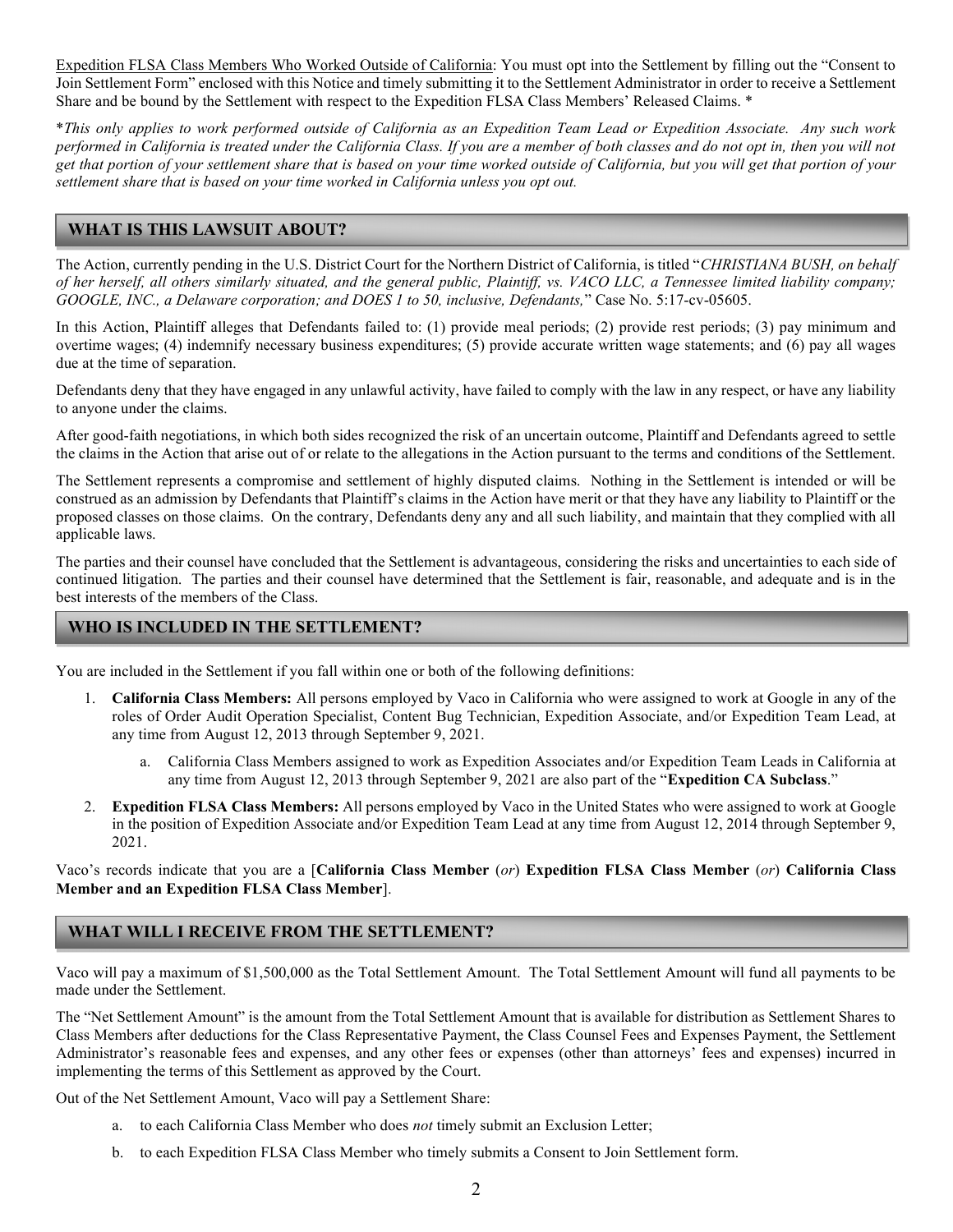The Settlement Administrator will calculate each Class Member's Settlement Share based on the following formula: Each Class Member will receive a payment equal to the Net Settlement Amount times the ratio of (i) the number of Covered Workweeks that he or she worked to (ii) the total Covered Workweeks worked by all California Class Members and the Expedition FLSA Class Members combined. The Covered Workweeks worked in California by the California Class will be measured from August 12, 2013 to September 9, 2021. The Covered Workweeks worked outside of California by the Expedition FLSA Class will be measured from August 12, 2014 to September 9, 2021. Where there is overlap between the two classes – i.e., the time worked in California by the Expedition CA Subclass from August 12, 2014 to September 9, 2021 – such workweeks will not be double-counted but only counted once as time worked by the California Class Members.

The Settlement Share for a Class Member will depend on the number of workweeks the Class Member worked in a position covered by the Settlement during the covered period (if any) and the amounts awarded by the Court for the payments to Plaintiff, Class Counsel, and the Settlement Administrator.

An approximation of your Settlement Share appears on your Notice of Estimated Settlement Award accompanying this Notice, further broken down into the amounts payable to you as a California Class Member and/or an Expedition FLSA Class Member, as may apply to you. Your actual Settlement Share(s) may be more or less once awarded. The Settlement Shares and other amounts awarded by the Court will be paid after final court approval of the Settlement, entry of the final judgment, and the exhaustion of all rights to appeal or review, or after any appeal or review has been resolved in favor of the Settlement.

## HOW DO I EXCLUDE MYSELF FROM THE SETTLEMENT (CALIFORNIA CLASS MEMBERS)?

As a member of the California Class, you will be included in the Settlement and receive your proportional share of the Settlement based upon the number of weeks you worked in California for Defendants from August 12, 2013 to September 9, 2021 unless you opt out from the Settlement, by mailing to the Settlement Administrator a signed letter requesting exclusion from the Settlement ("Exclusion Letter"), postmarked no later than December 6, 2021. The Exclusion Letter must include your name, address, telephone number, the last four digits of your Social Security number, your signature, and the following statement or a substantively similar statement: "I request to be excluded from the class action Settlement in the matter of Bush v. Vaco LLC, Case No. 5:17-cv-05605, United States District Court for the Northern District of California." If you submit a signed Exclusion Letter by the deadline, you will be excluded from the Settlement and will not receive a Settlement Share, but you will retain the right you may have, if any, to pursue a claim against Defendants.

## HOW DO I INCLUDE MYSELF IN THE SETTLEMENT (EXPEDITION FLSA CLASS MEMBERS WHO WORKED OUTSIDE OF CALIFORNIA)?

If you are an Expedition FLSA Class Member who worked outside of California, then in order to be included in the Settlement and receive your proportional share of the Settlement based upon the number of weeks you worked outside of California for Defendants from August 12, 2014 to September 9, 2021, you must complete and mail to the Settlement Administrator a signed "Consent to Join Settlement" form, postmarked no later than December 6, 2021. A copy of the form is included in this notice packet. If you submit a completed Consent to Join Settlement form by the deadline, you will be included in the Settlement and receive your proportional share of the Settlement. If you do not timely submit your Consent to Join Settlement form, you will be excluded from the Settlement and will not receive a Settlement Share, but you will retain the right you may have, if any, to pursue a claim against Defendants. If you are an Expedition FLSA Class Member and you are a member of a California Class, and don't opt in, you will not get that portion of your settlement share that is based on your time worked outside of California, but you will get that portion of your settlement share that is based on your time worked in California unless you opt out.

### WHAT IF THE INFORMATION ON THE ENCLOSED NOTICE OF ESTIMATED SETTLEMENT AWARD IS INACCURATE?

The Court has appointed Phoenix Settlement Administrators to act as an independent Settlement Administrator and to resolve any dispute concerning the calculation of a Class Member's entitlement to a Settlement Share.

If you dispute the accuracy of any of the information used to calculate your Covered Workweeks shown on your enclosed Notice of Estimated Settlement Award, you must ask the Settlement Administrator to resolve the matter. In order to do so, you must return your Notice of Estimated Settlement Award to the Settlement Administrator **postmarked no later than December 6, 2021.** You should submit any documentary evidence that you have, along with the form. After consultation with you, Class Counsel, and Defendants, the Settlement Administrator will make a determination of the number of your Covered Workweeks, and that determination will be final, binding on you and Defendants, and non-appealable.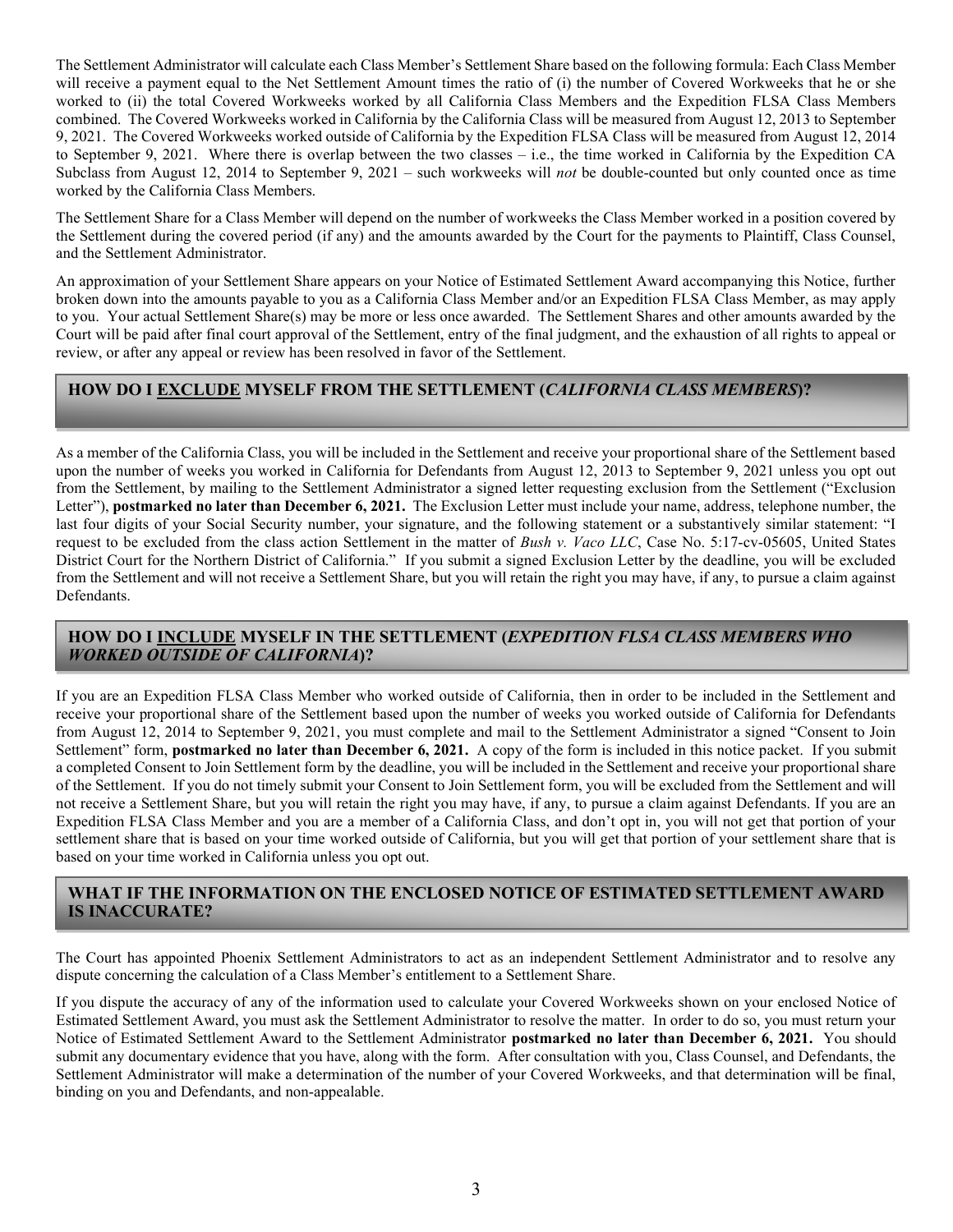## WHAT CLAIMS ARE BEING RELEASED AS PART OF THE SETTLEMENT?

California Class Members. In consideration for their awarded Settlement Shares, as of the date the Settlement becomes Final, all California Class Members (other than those California Class Members who timely and validly elected not to participate in the Settlement) release any and all known and unknown claims against Vaco, Google, and any of their present and former parents, subsidiaries and affiliated companies or entities, and their respective officers, directors, employees, partners, members, shareholders and agents, and any other successors, assigns and legal representatives and their related persons and entities (collectively, "Released Parties") from August 12, 2013 through September 9, 2021 that were brought or could have been brought in the Action relating to the allegations that Defendants failed to provide meal periods; provide rest periods; pay hourly wages; pay overtime compensation; indemnify employees for business expenses; provide accurate itemized wage statements; and pay all wages due to discharged and quitting employees under California Labor Code sections 201, 202, 203, 204, 223, 226, 226.7, 510, 512, 1194, 1194.2, 1197, 1197.1, 1198, 2802, California Business and Professions Code sections 17200-17208, the Industrial Welfare Commission Wage Orders, and the Fair Labor Standards Act ("FLSA"), 29 U.S.C. § 201 et seq. (the "California Class Members' Released Claims"). Such claims include claims for statutory penalties, civil penalties, or other relief under the California Labor Code and FLSA; relief from unfair competition under California Business and Professions Code section 17200 et seq.; attorneys' fees and costs; and interest.

Expedition FLSA Class Members: In consideration for their awarded Settlement Shares, as of the date the Settlement becomes Final, all FLSA Class Members who participate in the Settlement release any and all known and unknown claims against Vaco, Google, and the Released Parties from August 12, 2014 through September 9, 2021 that were brought or could have been brought in the Action relating to the allegations that Defendants failed to pay for all hours worked; failed to pay overtime wages; and failed to keep accurate records of all hours worked ("Expedition FLSA Class Members' Released Claims"). The released claims include but are not limited to claims under the Fair Labor Standards Act (FLSA), 29 U.S.C. §§ 201 et seq, and any similar federal, state, municipal or local laws. Such claims include claims for wages, statutory or civil penalties, liquidated damages, interest, other relief, and claims for attorneys' fees and costs.

## WHAT ARE THE OTHER MATERIAL TERMS OF THE SETTLEMENT?

Class Representative Payment: Plaintiff will seek approval from the Court for a payment of \$7,500 in consideration of initiating and pursuing the Action, undertaking the risk of liability for attorneys' fees and expenses in the event she was unsuccessful in the prosecution of the Action, and granting the general release as part of the Settlement. This payment, which will be paid in addition to Plaintiff's Settlement Share, will be made out of the Total Settlement Amount.

Class Counsel Fees and Expenses Payment: As part of the final approval hearing, Class Counsel will request up to \$500,000 for attorneys' fees (one-third (1/3) of the Total Settlement Amount of \$1,500,000) and not more than \$40,000 for their expenses incurred in connection with their work in this case. Defendants do not oppose these payments. These amounts constitute full and complete compensation for all legal fees, costs, and expenses of all Class Counsel, including costs and expenses resulting from experts and other vendors retained by Class Counsel in connection with the litigation and all work done through the completion of the litigation, whatever date that may be. Class Members will not be required to pay Class Counsel for any other attorneys' fees, costs or expenses out of their own pockets if the Settlement Agreement and the attorneys' fees and expenses payment is finally approved by the Court. Class Counsel's attorneys' fees and expenses as approved by the Court will be paid out of the Total Settlement Amount.

Costs of Administration: The reasonable costs of administering the Settlement, including the Settlement Administrator's fees and expenses, estimated to be no more than [\$  $\qquad \qquad$  ], will be paid out of the Total Settlement Amount.

Plaintiff and Class Counsel's Support of the Settlement: Plaintiff as Class Representative and Class Counsel support the Settlement. Their reasons include the risk of a trial on the merits, the inherent delays and uncertainties associated with litigation, and the possibility that the Classes are not entitled to any recovery. Based on their experience litigating similar cases, Class Counsel believe that further proceedings in this case, including a trial and probable appeals, would be very expensive and protracted. No one can confidently predict how the various legal questions at issue, including the amount of damages, would ultimately be resolved. Therefore, upon careful consideration of all of the facts and circumstances of this case, Class Counsel believe that the Settlement is fair, reasonable, and adequate.

### WHAT ARE MY RIGHTS AS A CLASS MEMBER? His notice package? The second control of the second control of the second control of the second control of the

#### A. Participating in the Settlement

1. California Class Members: Plaintiff as Class Representative and Class Counsel represent your interests as a Class Member.Unless you opt out of the Settlement, you are a part of the Class, you will be bound by the terms of the Settlement and any final judgment that may be entered by the Court, and you will be deemed to have released the claims against Vaco, Google, and the other Released Parties described above. As a member of the Class, you will not be responsible for the payment of attorneys' fees or reimbursement of litigation expenses unless you retain your own counsel, in which event you will be responsible for your own attorneys' fees and expenses.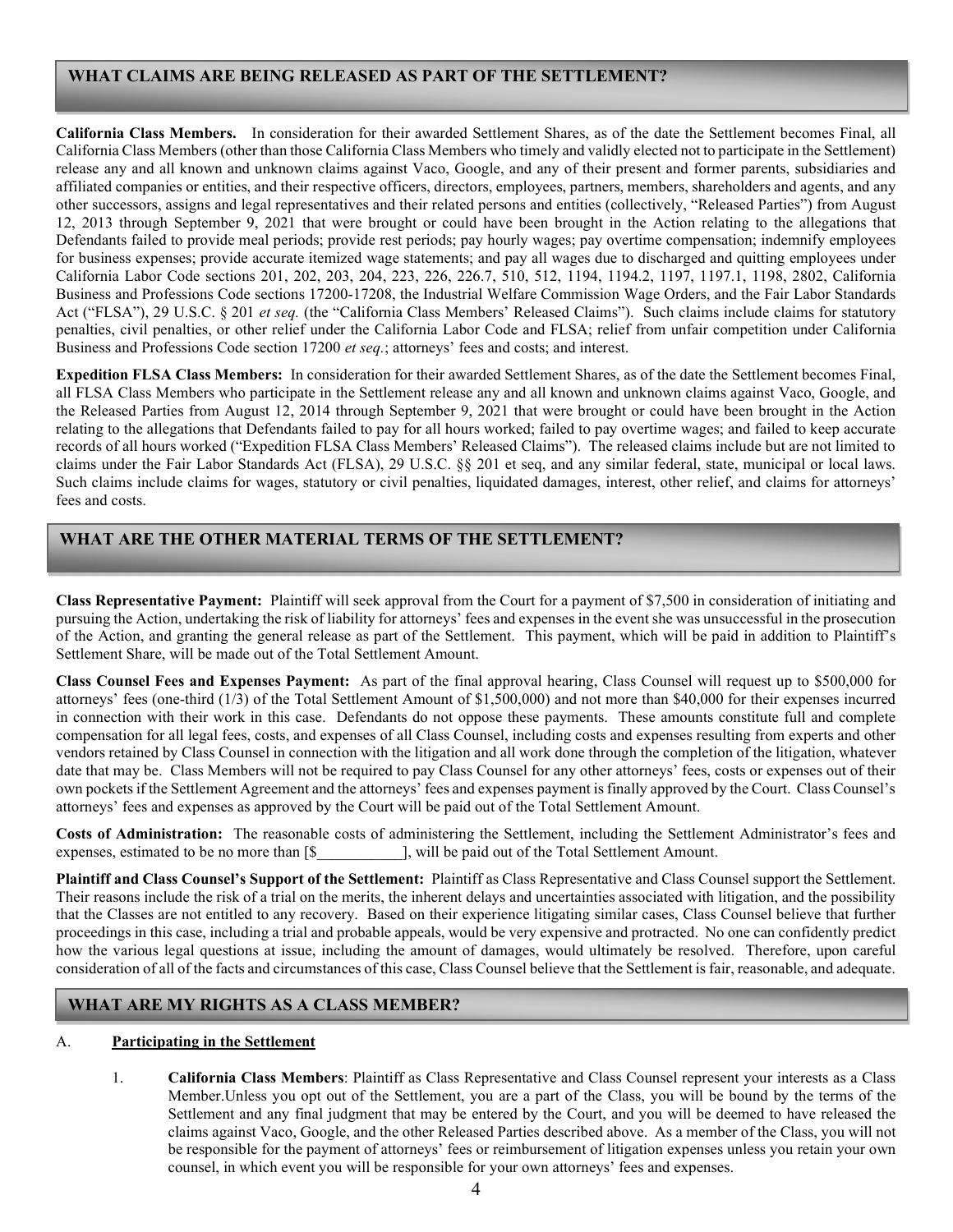2. Expedition FLSA Class Members: If you consent to join the Settlement (or are also a California Class Member who does not opt-out), Plaintiff as Class Representative and Class Counsel represent your interests as a Class Member. If you are a part of the Class, you will be bound by the terms of the Settlement and any final judgment that may be entered by the Court, and you will be deemed to have released the claims against Vaco, Google, and the other Released Parties described above. As a member of the Class, you will not be responsible for the payment of attorneys' fees or reimbursement of litigation expenses unless you retain your own counsel, in which event you will be responsible for your own attorneys' fees and expenses.

Consistent with Vaco and Google policies, there will be no retaliation or adverse action taken against any Class Member who participates in the Settlement or opts out of the Settlement.

- B. Notice of Estimated Settlement Award: The enclosed Notice of Estimated Settlement Award provides the information on which your Settlement Share will be calculated and an estimate of your Settlement Share if all Class Members participate and all payment amounts are awarded; your actual Settlement Share may be more or less. If the information in the Notice of Estimated Settlement Award (including your mailing address) is correct, you need not return the form. Any correction to the Notice of Estimated Settlement Award must be completed, signed by you, and returned to the Settlement Administrator, postmarked by not later than December 6, 2021. It is your obligation to keep the Settlement Administrator informed of any changes in your mailing address until your Settlement Share is received, should final approval of the Settlement be granted. Failing to provide the Settlement Administrator with any change of your mailing address may prevent you from receiving your Settlement Share.
- C. Objecting to the Settlement: If you do not timely submit an Exclusion Letter, you may object to the terms of the Settlement before final approval.

#### MAIL YOUR OBJECTION TO:

Bush v. Vaco LLC Settlement Administrator c/o Phoenix Settlement Administrators P.O. Box 7208 Orange, CA 92863

Any written objection must state your full name, address, and the dates of your employment at Vaco. Written objections to the Settlement must be mailed and postmarked by not later than December 6, 2021.

If you submit a timely written objection, you may also appear or appear through counsel of your choice, paid at your own expense, and be heard at the time of the final approval hearing, if you wish to do so, but only if you indicate in your objection that you intend to appear.

If the Court overrules your objection, you will be bound by the terms of the Settlement and receive a Settlement Share.

### FINAL SETTLEMENT APPROVAL HEARING

The Court will hold a final approval hearing on January 20, 2022, at 9:00 a.m., in Courtroom 3 of the United States District Court for the Northern District of California, 280 S. 1<sup>st</sup> Street, San Jose, CA 95113, to determine whether the Settlement should be finally approved as fair, reasonable, and adequate. The Court will also be asked to approve the requests for the Class Representative Payment and the Class Counsel Fees and Expenses Payment.

The hearing may be postponed without further notice to the Class. It is not necessary for you to appear at this hearing. If you have submitted an objection and indicated that you intend to appear in the manner set forth above, you may appear at the hearing and be heard.